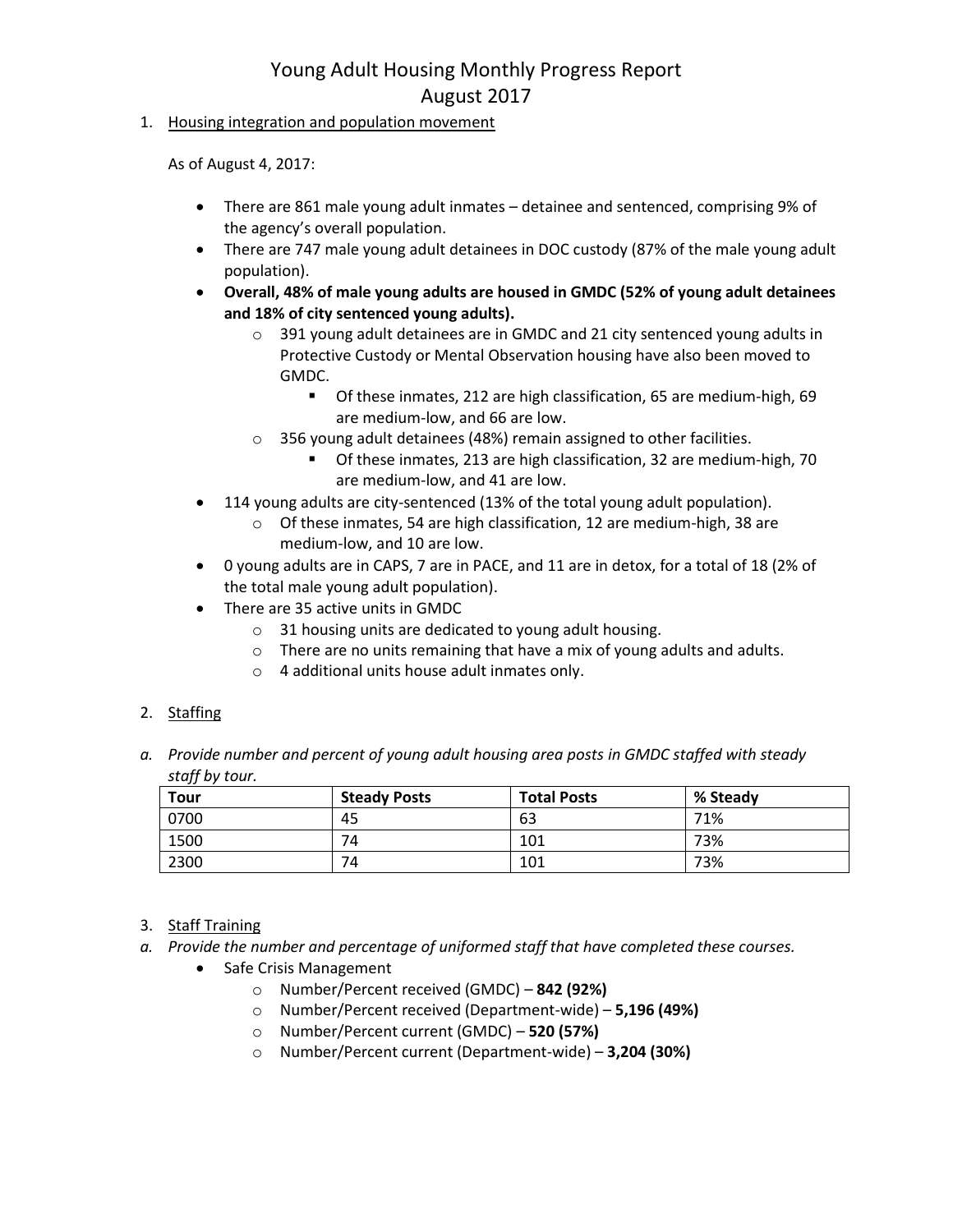- 4. Programming
	- *a. For each current or planned program:*
		- *i. Name of program*
		- *ii. Vendor*
		- *iii. Date to be implemented, date implemented*
		- *iv. # Enrolled*
		- *v. Hour per week per inmate*
		- *vi. Eligibility (GP/RU, etc.)*

**NB: While the programming below is offered to young adults, they are not required to enroll or attend. Therefore, there is a difference between the number of young adults to whom programming is offered and those who are actually enrolled.**

| <b>Name</b>                                                     | Vendor                                                                                                                       | <b>Start date</b>                              | # YAs<br><b>Enrolled as of</b><br>7/31 | Hours offered/<br>week/<br>Inmate | Eligibility                                                                                |
|-----------------------------------------------------------------|------------------------------------------------------------------------------------------------------------------------------|------------------------------------------------|----------------------------------------|-----------------------------------|--------------------------------------------------------------------------------------------|
| <b>Success</b>                                                  | N/A; Partners: DOE,<br>Columbia U. Justice<br>Outreach, Friends of<br>Island Academy, and<br>Rescue Dogs, Rescue<br>Soldiers | 7/14/15                                        | 15                                     | 40                                | YAs in pursuit of<br>HS diploma or HSE                                                     |
| Program<br>Counselors                                           | N/A                                                                                                                          | 9/1/15                                         | 103                                    | 25                                | No specific<br>eligibility<br>requirements                                                 |
| Individualized<br>Correction<br>Achievement<br>Network (5 hour) | <b>Osborne Association</b><br>and Fortune Society                                                                            | 11/10/15<br>(date YA I-CAN<br>house<br>opened) | 13                                     | 35                                | YAs at high or<br>medium-high risk<br>of recidivism and<br>interested in I-CAN<br>services |
| Individualized<br>Correction<br>Achievement<br>Network (3 hour) | <b>Osborne Association</b><br>and Fortune Society                                                                            | 4/12/16                                        | 152                                    | 15                                | YAs at high or<br>medium-high risk<br>of recidivism and<br>interested in I-CAN<br>services |
| <b>Rikers Rovers</b>                                            | Rescue Dogs, Rescue<br>Soldiers                                                                                              | 5/9/16                                         | 10                                     | 15                                | YAs with high<br>classification with<br>an interest in<br>canine training                  |
| Horticultural<br><b>Training Program</b>                        | <b>Horticultural Society</b><br>of New York                                                                                  | 6/18/16                                        | 8                                      | 40                                | YAs with Low to<br>Medium Low<br>classification with<br>an interest in<br>horticulture     |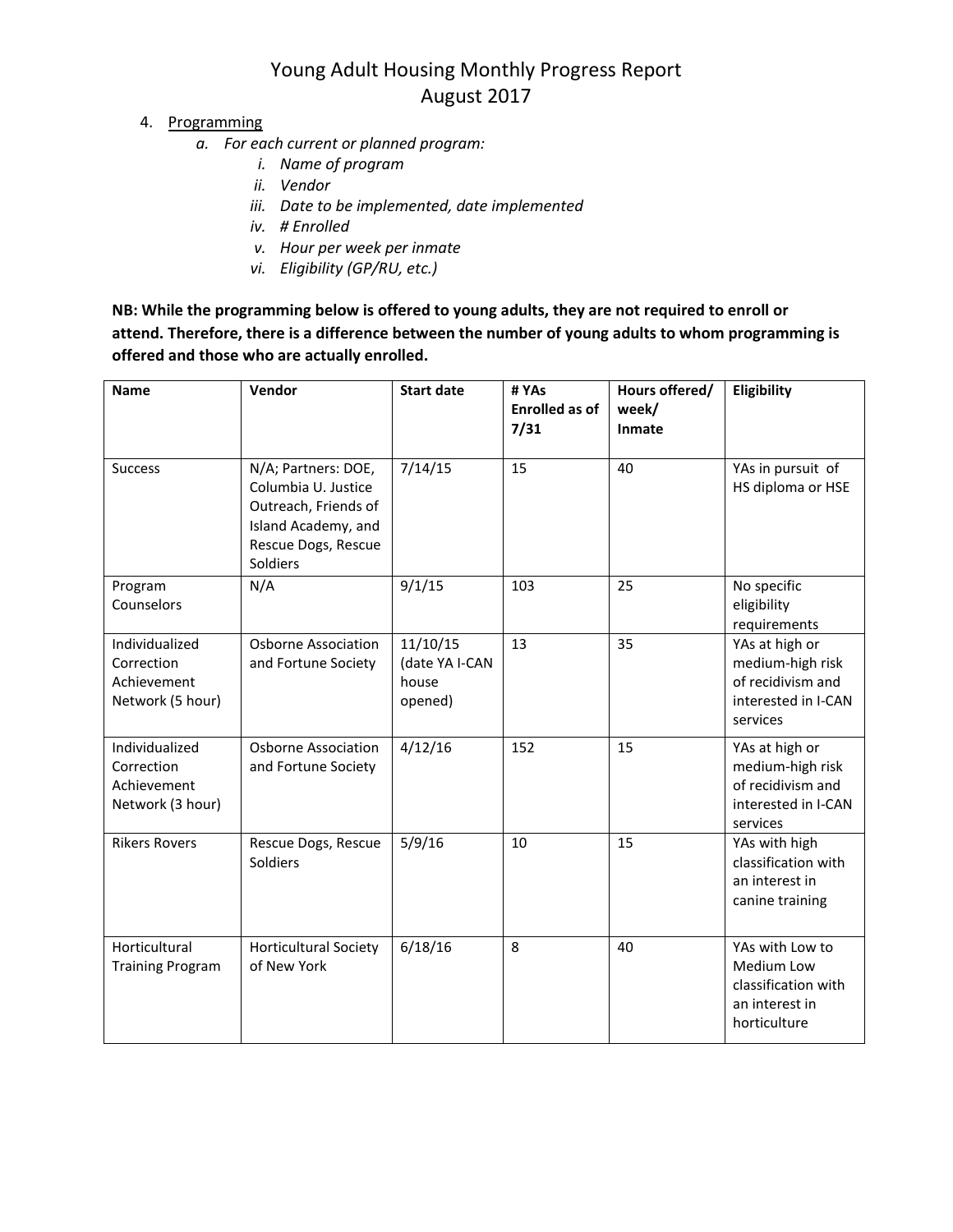| (SCO) Saint<br>Vocational<br>Christopher-Ottilie<br><b>Training</b> | 12/7/16 | 73 | 10 | YAs with interest in<br>work readiness and<br>discharge planning |
|---------------------------------------------------------------------|---------|----|----|------------------------------------------------------------------|
|---------------------------------------------------------------------|---------|----|----|------------------------------------------------------------------|

### a. *Number of housing units with programs*: 31

Currently, Success operates in one housing unit with program counselors (the other house was closed in order to accommodate maintenance issues), I-CAN is operational in 13 units, SCO is in six units, Horticultural Society of New York is in one unit, and Rikers Rovers is operational in one housing unit. The program counselors, community partner-led programming, and DOC workforce development programs are provided to an additional 16 housing units, including new admissions, administrative segregation, protective custody, Mental Observation, Second Chance, and the Transitional Restorative Unit.

### b. *Number of young adults enrolled in programs*: 364

While there are currently 364 young adults offered programs at GMDC by placement in a total of 31 housing areas with assigned programming, DOC offers programming to all of its young adult inmates. In addition to housing area-specific programming, young adults also take part in other consistent programming including college coursework, parenting classes, vocational training, music education, and animal-assisted therapy, offered by partners and volunteers such as Manhattan College, Friends of Island Academy, Columbia University, and Rescue Dogs, Rescue Soldiers. The facility also offers its own ad-hoc programming including enhanced recreation, Xbox- related programming, and talent shows in order to reduce idle time.

Also, on December 19, 2016, DOC opened the Youth Engagement Services (Y.E.S.) center at GMDC, which now houses a new indoor exercise equipment corner with ellipticals, treadmills, and exercise bikes, a movie screening area, an Xbox area, and a music recording studio, which has been operational since January 2017.

On June 13, 2016, DOC launched an inside mentoring program where adult inmates are selected and trained to serve as program assistants to all young adult housing areas as part of a new work detail. Mentors are trained in positive youth development principles, basics in anger management and cognitive behavioral interventions, as well as work readiness in order to train the youth that are served in programming.

## 5. Future Updates to Reporting

Beginning with the September report, the population data will be re-formatted and will reflect the population as of the first business day of the month to correspond to the YA census.

Beginning with the September report, DOC will update the program reporting to include the names of the programs offered to YAs in GMDC, the number of classes offered, and the average number of participants.